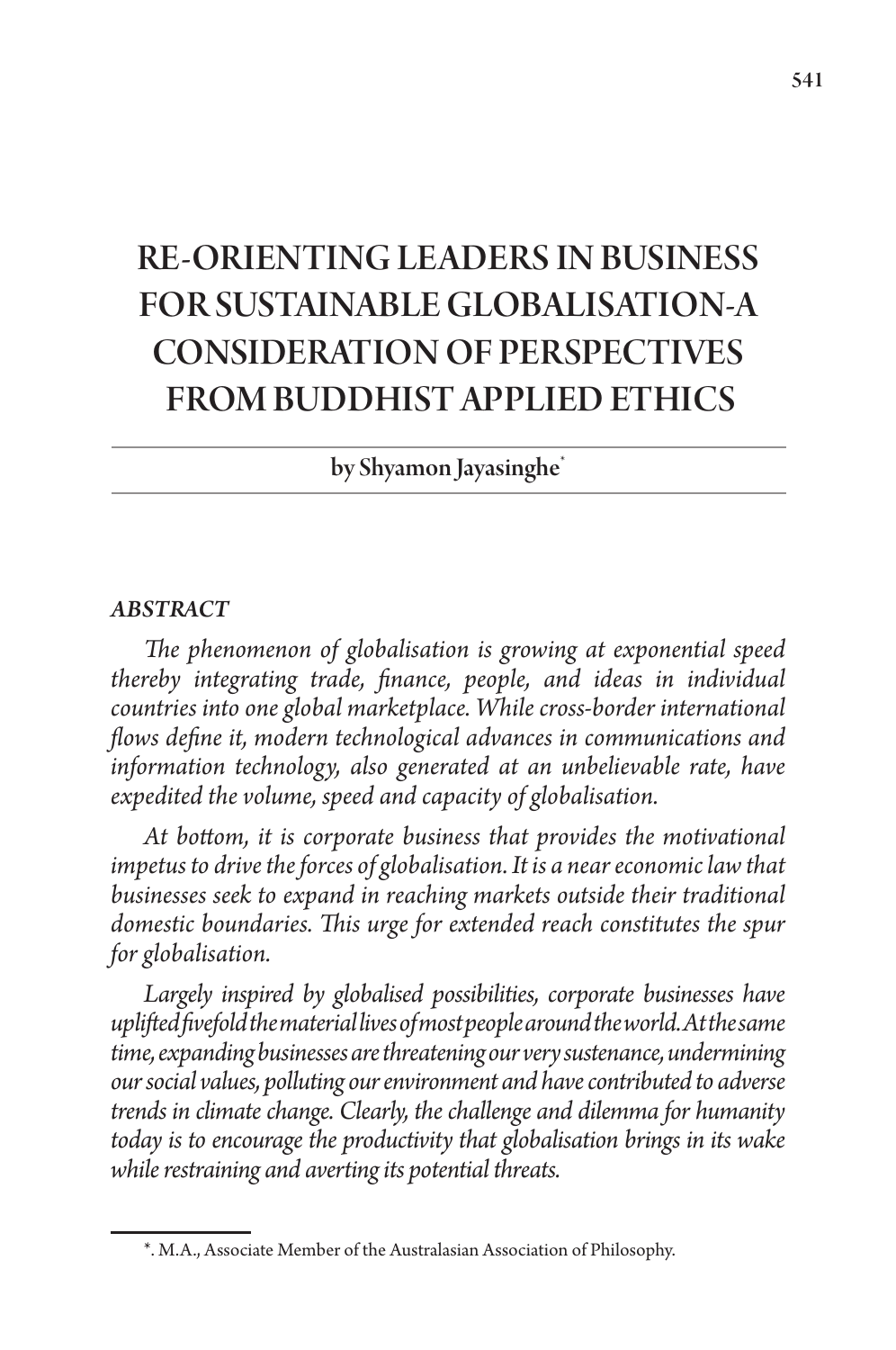*Many levels of global leadership can be recognised but this paper will confine discourse to business or corporate leadership for the valid reason that the latter are prime movers in globalisation.*

*The traditional view that the purpose of business is to do business, and not be focused on ethical aims (Friedman, 1970) is now being discredited. In today's context, a company is regarded as an organ of the wider society and thus it is reasonable that companies should approach productivity in ways that foster society's sustainability.* 

*The concept of corporate social responsibility (CSR) is an outcome of this changing attitude.* 

*This paper points out that CSR has to flow naturally from a company-wide ethical disposition and that this requires a re-educational and re-orienting program applied accross all levels of management. Deeply entrenched, outmoded and selfish ways of thinking that are destructive must give way to new ways of thinking that make our societies sustainable. Besides, it is argued that such new ways can indeed be channelled into improving businesses' productivity and profitability. The ethical demands should not be perceived as an external restraint. On the contrary, the incorporation of ethical values can more fully and meaningfully enrich business. In this sense, business leaders at all levels must willingly internalise the new attitudes. If this be done, we could see a new and constructive force for good in globalisation. The need is for a changed spirit in business.*

*This process of internalisation essentially involves applied ethics.* 

*It is the thesis of this paper that Buddhist ethical philosophy can provide a central insight for any program of business leadership reorientation or re-education. In this context, a brief survey of three main approaches to ethical theory are examined-deontological approach, consequential approach and virtues approach. With reference to classical Buddhist texts and research papers it is argued that the Buddha had emphasised the development of the virtuous man as the ultimate end of ethical effort. He also deals a lot with consequential approaches that relate to karmic effects in a chain of cause and effect. Buddhist texts refer, in a modified manner, to deontological approaches, too, where the five precepts and Noble Eightfold Path stand. However, the latter represents a formal set of rules of behaviour that reflect the outcome of*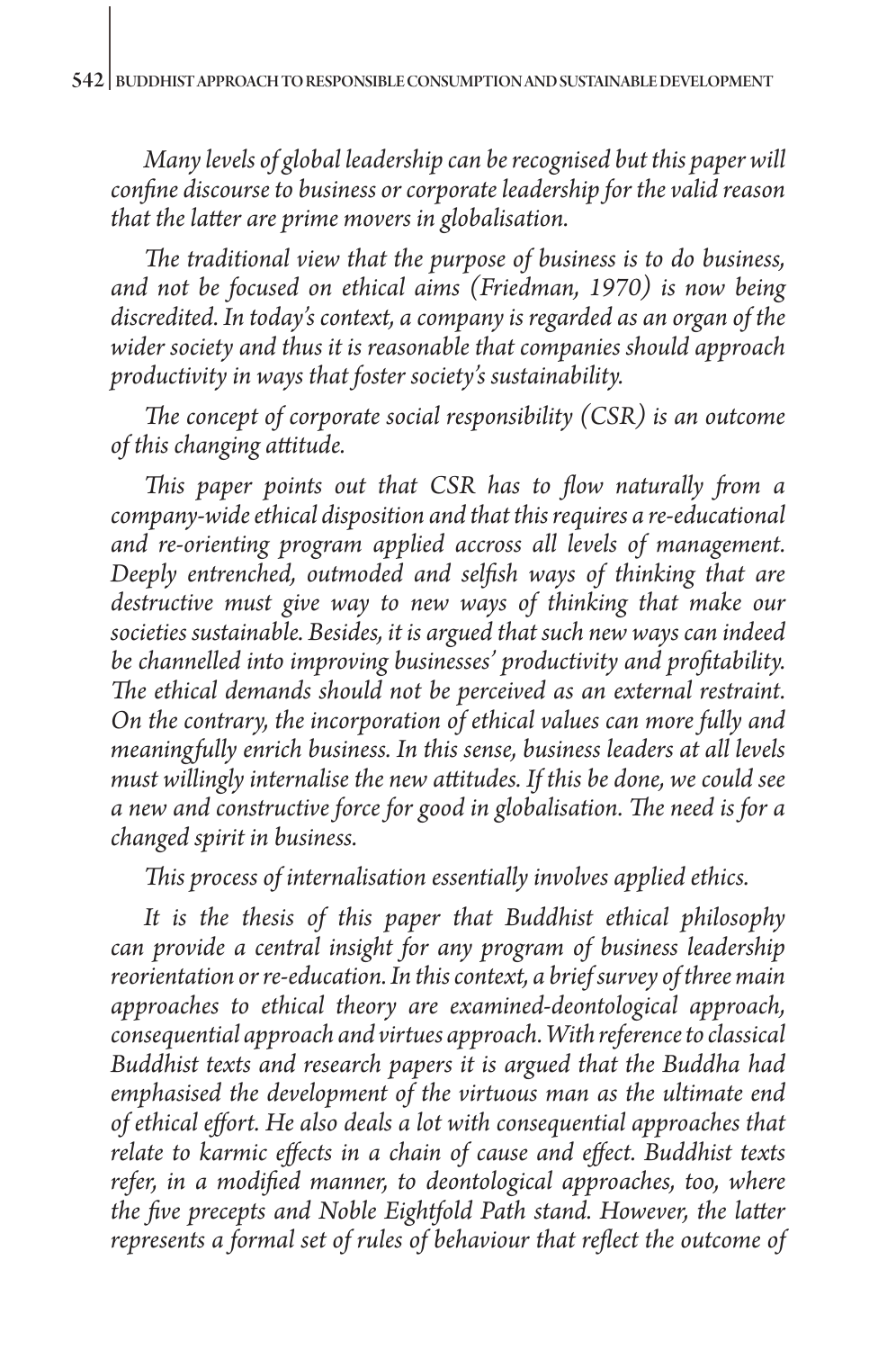*the other two approaches. This brings us to the view that Buddhist ethics is holistic, namely, aimed at a comprehensive effort in bringing out the virtuous man.* 

*The virtuous man as applied to business leader education would be likened to the new corporate leader with the changed dispositions that reflect the sense of corporate social responsibility which is vital for the new aspirations of sustainable globalisation. It is the "changed spirit," of corporate behaviour that is desired.* 

## INTRODUCTION

The new globalised order demands a 'new corporate man' or business leader to replace the traditional one perceived as being greedy, ruthless, and selfish and concerned only with earning profits for shareholders. The changed expectations of societies and their governments over the last several decades have led to new demands on business leaders. There is evidence already of some manifest attempts toward a change of heart on the part of some big corporate bodies.

The time has come to expand this awareness and build a new, socially concerned, and ethical corporate man who has the inbuilt attitudinal mindset to navigate through the globalisation forces in order to ensure not only the profitability of his undertakings but the sustainability of societies supporting them.

It is the view of this paper that applied Buddhist normative ethics offers an insightful perspective for a reorientation program to transform the mindset of business leaders.

The alternative terms given in italics and placed within parentheses are in the Pali language.

## THE PHENOMENON OF GLOBALISATION

The term, 'globalisation,' has been given different meanings. However, in a fundamental sense it can be said to describe the alteration of humanity's experiences of space and time in a period where the importance of global and even national boundaries have been undermined. This is a process that has entered our awareness particularly over the last three decades where technological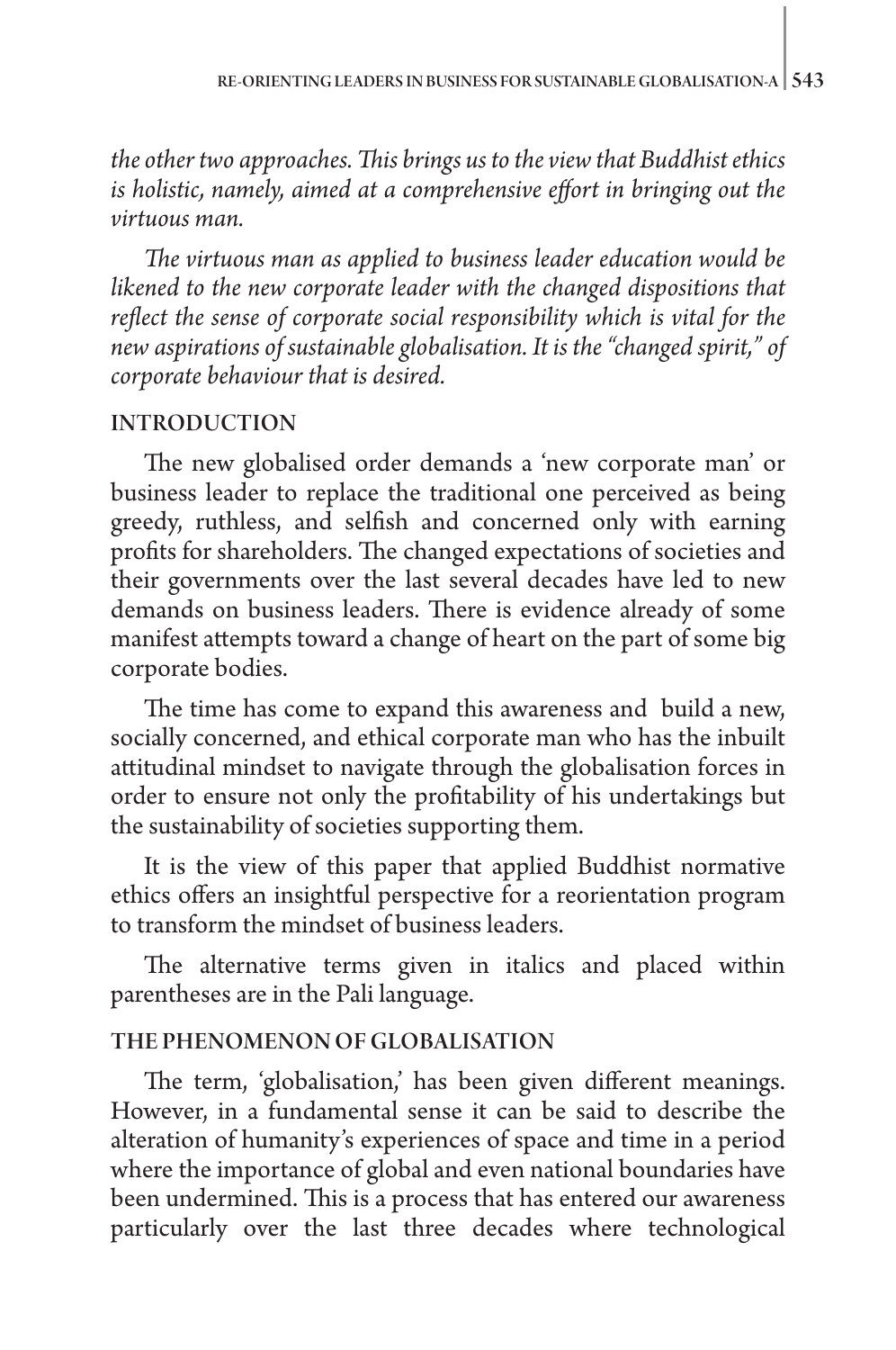development has contributed to make human contact with any party in any distant part of the world so easy, fast, and even instantaneous despite spatial distance; where even physical distances have been virtually shortened by rapid and cheap transportation and communication. In other words, the world of humanity and of human activity has been effectively shortened and constricted in both a temporal and a spatial sense.

As succinctly put by Martin Heidegger (1950), 'all distances in time and space are shrinking.' This phenomenon has far reaching implications for virtually every facet of life. Thus we talk of globalisation of ideas; globalisation of cultures and so on.

## BUSINESS AS THE DRIVING FORCE

It is arguable that the main dynamic in this globalisation revolution has been business economics. It has been the search for overseas markets by businesses, multi-national companies and body corporates looking to expand in order gain more customers and take advantage of economic opportunities overseas. Domestic businesses can have extended sales in overseas markets. Multinational firms like McDonalds or Starbuck may have brands that appeal a lot to foreign markets. Outsourcing of business functions to countries with cheaper labour or cheaper material access may cut manufacturing costs. The reasons are varied. However, it is happening on a large scale and it is transforming the world.

Global arrangements for the lifting of trade barriers have occurred thus easing further the free flow of men, capital and material. Even the technological innovations referred to have been provoked by business companies. Land, air and sea travel, computers and the internet, digitalisation and so forth are largely the outcome of business initiative.

Karl Marx (1848), socialist theorist, recorded his vision of this oncoming force when he argued that the imperatives of capitalist production inevitably drove the bourgeoise to 'nestle everywhere, settle everywhere, and establish connections everywhere.'

The growth of Multinational and transnational companies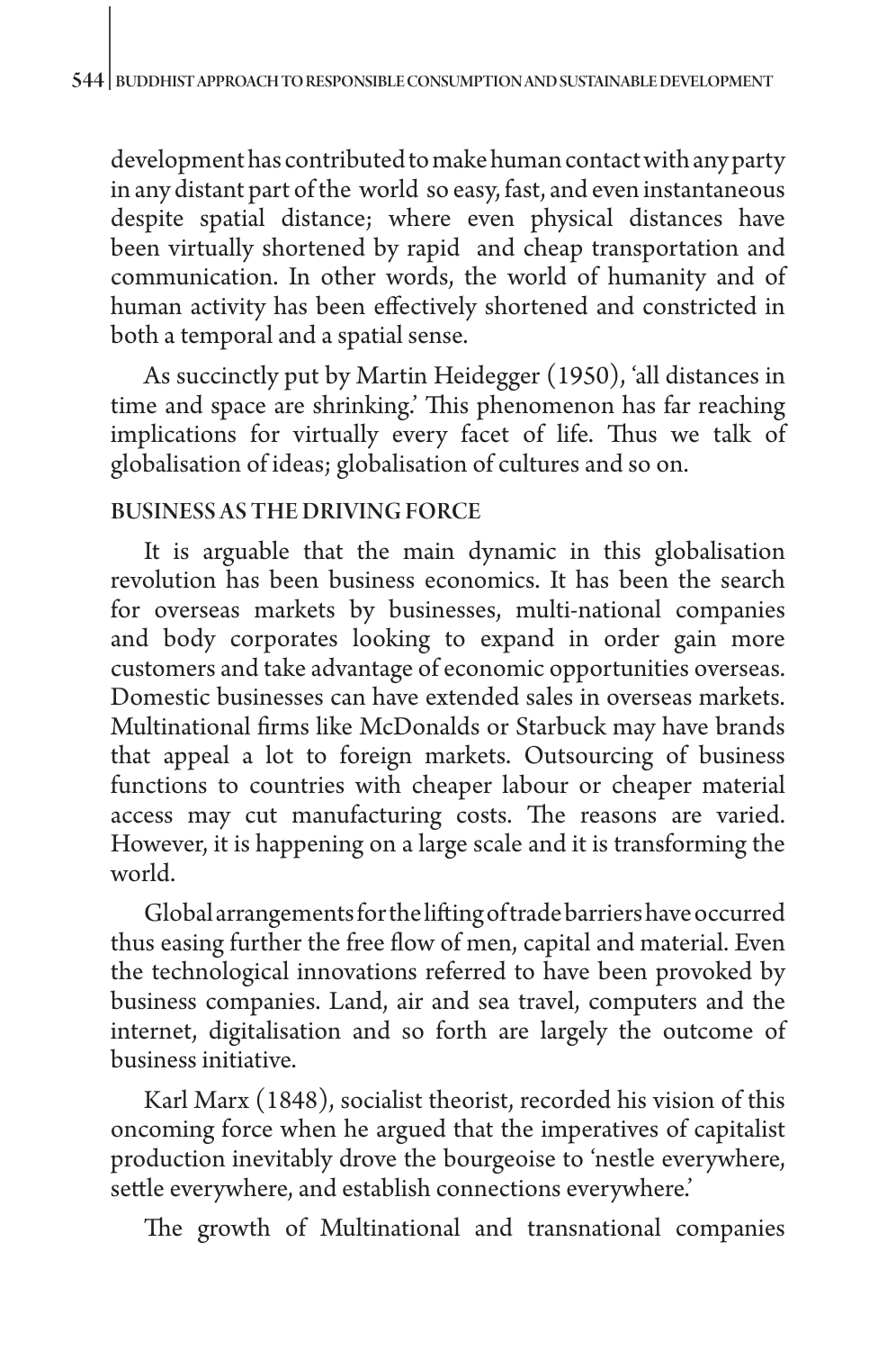(MNCs and TNCs) and the rise in the significance of global brands such as Microsoft, Apple, Google, Sony, and McDonalds, is the visible manifestation of globalisation. The important thing is that domestic governments appear to be having slender control over the operations of these companies.

# THE CHALLENGE TO BUSINESS LEADERS

Globalisation has, in overall terms, brought in increased wealth to countries-both in the developed world and the emerging economies. World trade in manufactured goods has increased over100 times; over the last 50 years since 1955, an increase from \$95 billion to \$12 trillion has been recorded. Since 1960, increased trade has been made easier by international agreements to lower tariff and non-tariff barriers on the export of manufactured goods especially to rich countries.

While the process has encountered many severe problems like increasing inequality in some sectors, it is believed that those countries that have not been that successful will eventually be compelled to measure up to the levels of their successful counterparts.

Having said all that, we have to point out to the many crisiscausing pitfalls that business expansion without social concern and ethical direction could fall into. The conventional view has been that profit maximisation is the reason for a business to exist. On the other hand, profits should not supersede the needs of people. Michael Moore's (2007) film Sicko, for example attacks the healthcare industry for its alleged emphasis on profits at the expense of patients. Moore adds:

"We should have no talk of profit when it comes to helping those who are sick… It is not fair for insurance companies because they have a fiduciary responsibility to make as much money as they can for their shareholders. Well, the way they make more money is to deny claims or to kick people off the rolls or to not even let people on the rolls because they have a pre-existing condition. You know, all that is wrong."

Globalisation creates powerful multinational companies. Power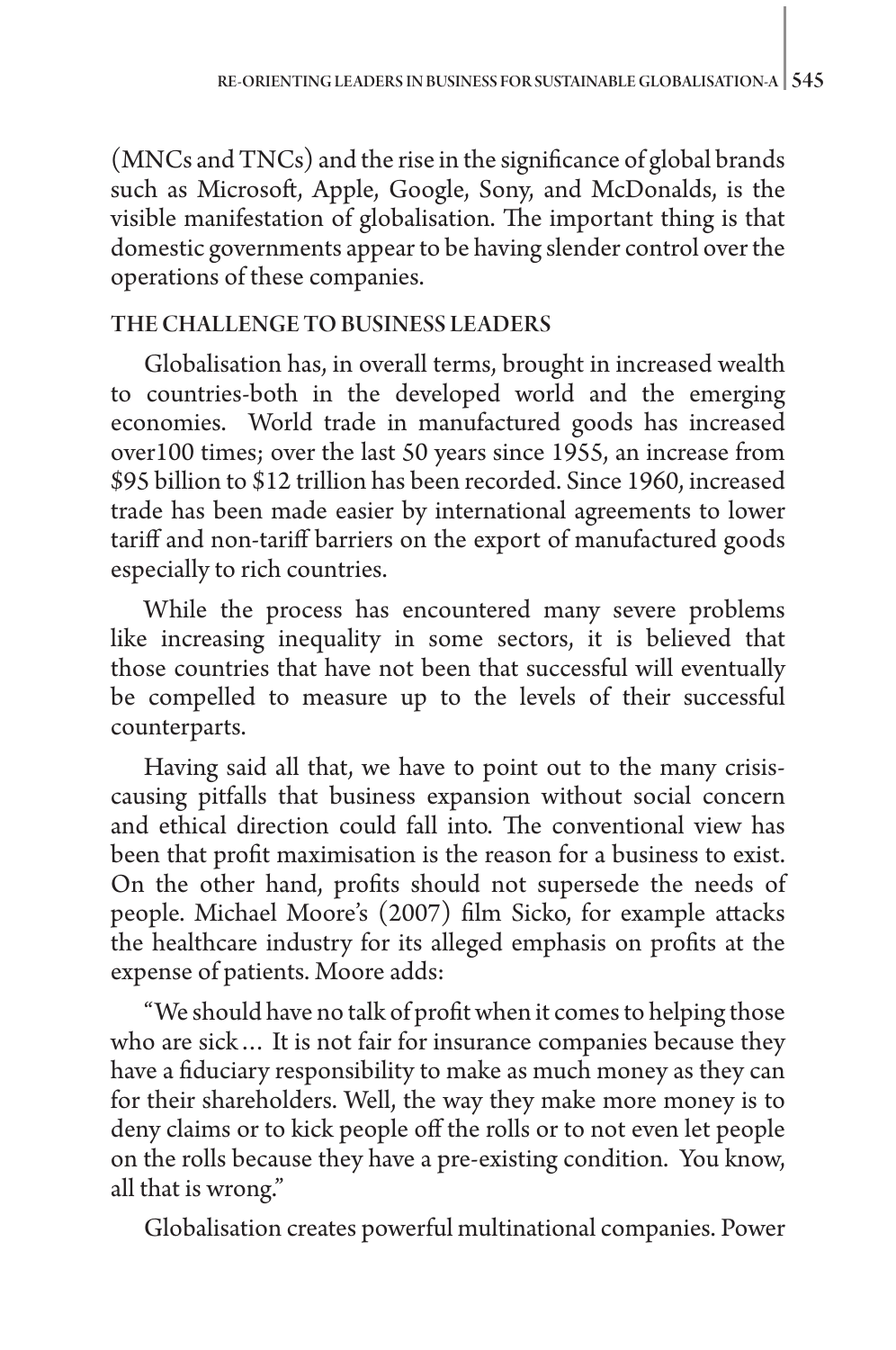tends to be abused. One observes some of these big corporate bodies interfering with the democratic politics of countries. This leads to an unhealthy and dangerous threat.

Third, there is the tendency for businesses to acquiesce in bad labour practises. In poor countries where a lot of outsourcing is being done, big businesses turn a blind eye to child labour practises or the exploitation of women labour or to the underpayment of women workers.

Fourth, there is the ever present threat to the environment by big businesses driven by greed. Environmental pollution, global warming, and indiscriminate destruction of forest cover,ocean resources, bird and animal life are some of the growing worldwide concerns.

Fifth, businesses have shown a proclivity toward bad advertising practises that run counter to the ethical mores of the countries in which they operate.

Sixth, there are other business practices like abuse in pricing and in payment for procurement of supplies especially from poorer countries.

Seventh, globalisation has led to a massive shift of refugee labour from poorer countries to rich countries giving rise to a myriad of problems and threats to the living standards of such workers.

# BUSINESS ETHICS AND THE CONCEPT OF CORPORATE SOCIAL RESPONSIBILITY

It is no mere coincidence that the concept of corporate social responsibility (CSR) came into vogue over such negative experiences of rising globalisation. Briefly, CSR is a manifestation of business ethics-the idea that businesses must conduct themselves ethically at all times and with a sense of responsibility and accountability to society. This is a sharp departure from the earlier conservative view that 'the social responsibility of business is to shareholders,' Milton Friedman (2006). Societies all over the world have come to look at business differently and many countries have brought in laws to check the overpowering influence of oligopolies and monopolies. The new perception is that any business firm has a responsibility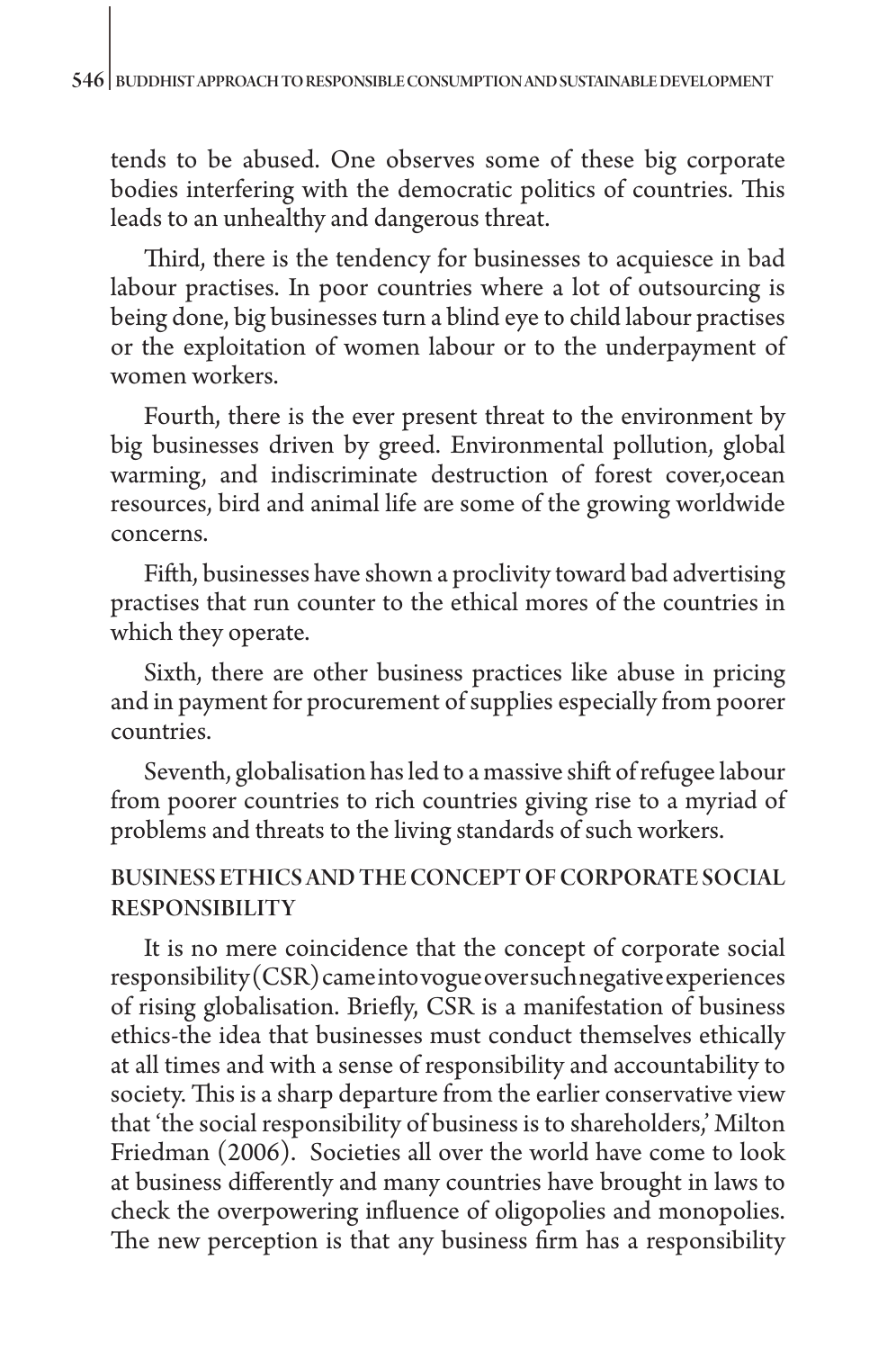to the local and external community. A business cannot grow and enrich itself regardless of the welfare of the community and without taking cognisance of community needs and aspirations. A firm belongs to the community and is, in effect, an organ of society.

In fact, the new thinking is that it would benefit a business and probably increase profits if it were to embed within its philosophy the need to be acceptable to the community.

The concept of CSR has taken a further step by even reckoning that a firm must take affirmative steps to assist in community projects and helping to alleviate national and social distress.

# **Broader View of Sustainability**

Consistent with the growth of CSR in the collective consciousness of business managers and the community, is the development of a broader view of sustainability. The term, 'sustainability,' doesn't mean sustainability within the internal operations of a business only. The broader interpretation is that this term applies to mean sustainability of the surrounding society-either within domestic boundaries or, in the case of a global entity or multinational company, all stake-holding consumer bases domestic and overseas. For instance, environmental issues like climate change involve global-level commitments. So are issues pertaining to human rights? A business must be sustainable in this broader sense.

# DESIRED MINDSET OF NEW BUSINESS LEADERS OR THE 'NEW CORPORATE MAN.'

By 'business leaders,' we mean the owners, boards and managers of a firm or business corporate. They constitute, to varying degrees, the key decision makers that move the firm along. With globalisation, the nature and quality of doing business has changed dramatically, requiring a radical shift in the mindset of the business leader of the globalising era. Trading and manufacturing are now increasingly being done accross domestic borders spreading into different countries with different cultures. In a different culture, people look at the same thing differently. It is important, therefore, for the new corporate man to possess a strong cross-cultural intelligence. He must be able to attune his product or service offering, to different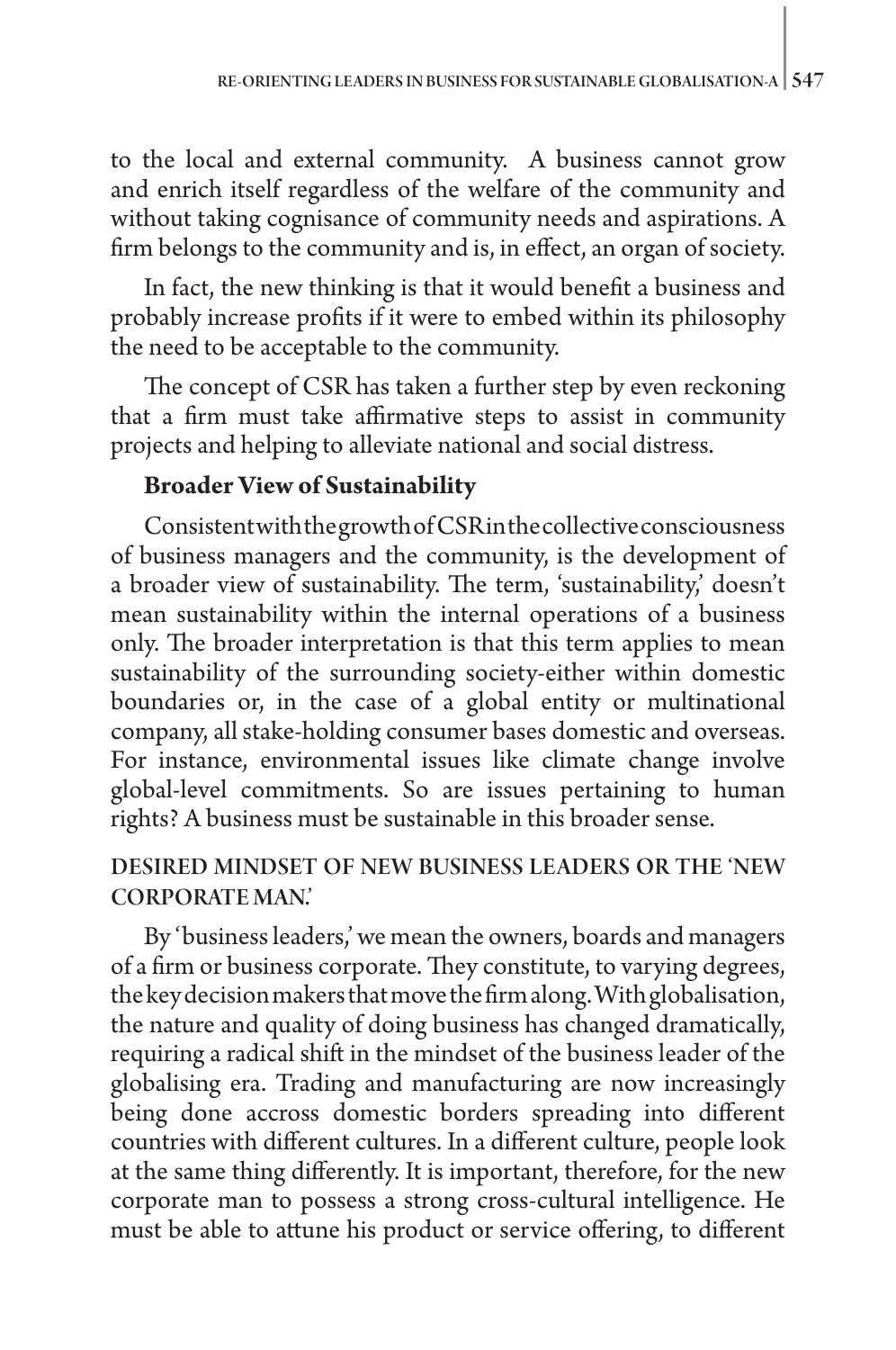societies. His interaction styles will have to change according to the changing cultural environment. While keeping to the basic corporate values in a uniform way, the new manager must adjust its local implementation. This is one of the principal components of the global leadership mindset.

The other component is the integration of CSR into corporate thinking, behaviour and delivery. While one component is crosscultural intelligence the other is CSR. The two aspects make up the mindset of the new corporate man.

This paper will consider the ethical component of the desired global leadership mindset and would argue that Buddhist normative ethical thinking offers a valuable perspective toward building the new corporate man.

## MAJOR FRAMEWORKS IN NORMATIVE ETHICAL THEORY

What framework or model shall we use to re-orient the business leader? The whole issue as to what constitutes an ethical conduct has been full of contention. How do we define a good act? What are the norms of ethical conduct?

Three basic approaches to normative ethical theory have been expounded by philosophers over the ages. They are consequentialist, deontological and virtues ethics approaches. Consequentialism is the view that we must assess the rightness or wrongness of our conduct by taking a look at the consequences/potential consequences of the act concerned. An act that would produce a good outcome is a right act and vice versa. Utilitarianism is the classic manifestation of the consequentialist approach to ethical conduct. The term 'utility,' is understood to mean whatever leads to happiness, and sometimes happiness itself.

This stand seems intuitively appropriate in assessing conduct. Hence, it is the most popular theory today despite numerous thorny issues that arise in the calculus of measuring happiness.

Jeremy Bentham (1748-1832) and John Stuart Mill (1806-1873) are the authors of utilitarianism. The influence of this framework of conduct has extended to contemporary times where we have an Australian philosopher named Peter Singer (2017), advancing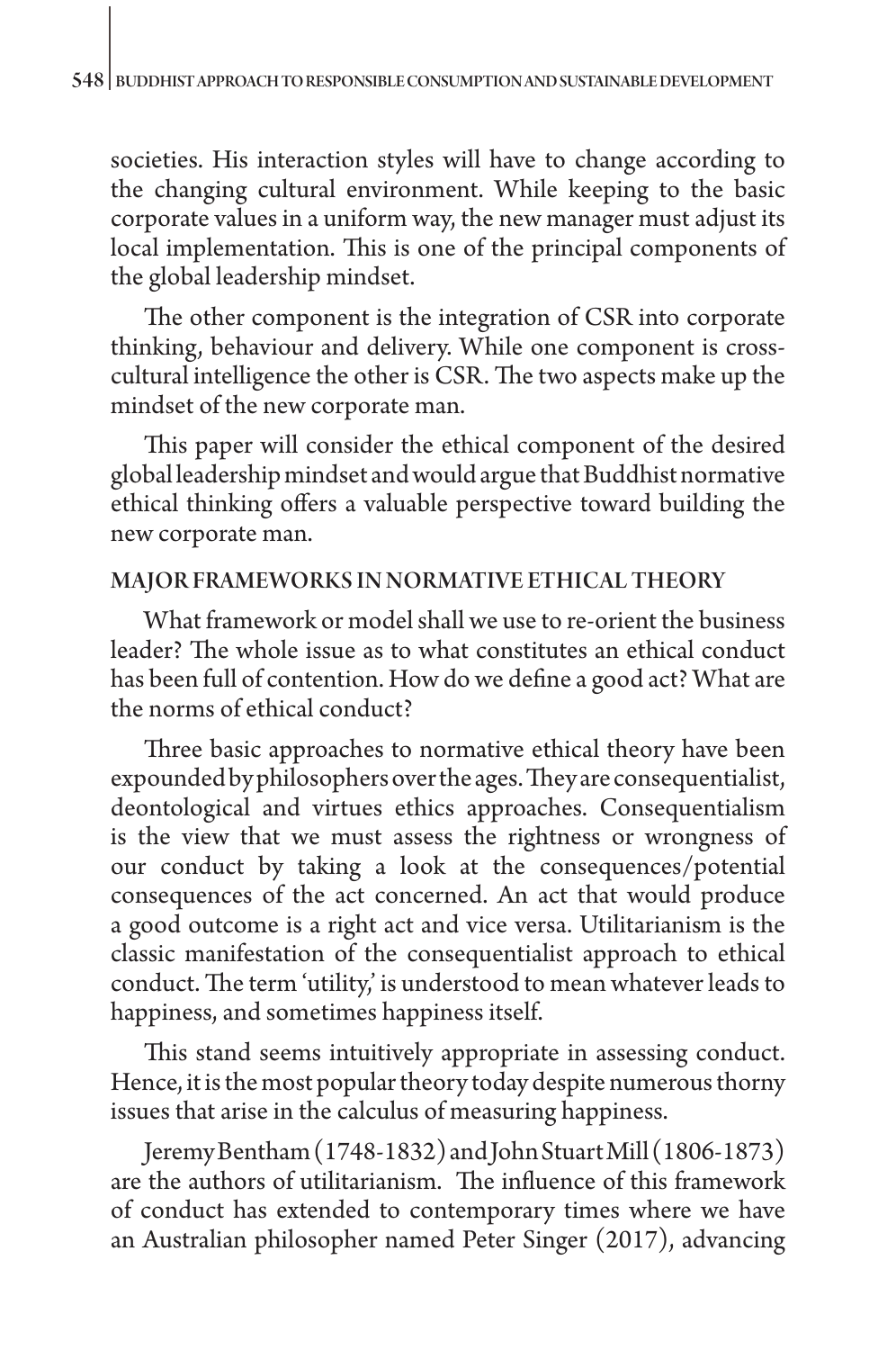his own variation of consequentialism. Peter Singer extends the application of consequences even to the animal kingdom.

(b) the Deontological Approach argues that the rightness or wrongness of a proposed conduct is something we feel inherent in our consciousness as a kind of inbuilt law or command. For instance, although we often utter lies we are aware that it is not the done thing to do. Likewise, it is not right to kill and so on. The word, 'deon,' means "one must." It is a feeling of inner compulsion.

Immanuel Kant (1998) the German philosopher expresses the deontological framework in its classic form. Kant argued that we have within us a "Categorical Imperative," which commands us:

"Act only on that maxim through which you can at the same time will that it shall become a universal law." Kant regarded that the prevalence of this imperative for us to act as being one of nature's wonders. Kant was impressed by "The starry skies above and the moral law within."

A maxim to be morally acceptable must pass this universalising test. This test harmonises with the common cry, 'what if everyone behaved that way?' Let us give an example: I borrow money from X explicitly promising to pay it back but with no intention of doing so. How if everybody does so? Can I rationally will that a state of affairs exists where nobody honours promises? In such a state of affairs it would be irrational to accept promises. The institution of promising could not exist.

(C) Virtues Ethics. As a formalised doctrine, virtues ethics appears to have originated in Ancient Greece where Socrates, Plato and Aristotle and the Stoics had espoused it. As an influential idea, it seems to have later waned in influence. However, partly due to exasperation over perceived inadequacies in consequentialist and deontology theories, virtues ethics has been revived in contemporary ethical discourse.

Virtues Ethics is a totally different approach to ethics. Both consequentialists and deontologists attribute goodness or rightness to specific actions or conducts. In the case of virtues ethics proponents, they shift the characteristic of morality to the individual character of the person and not to any specific act.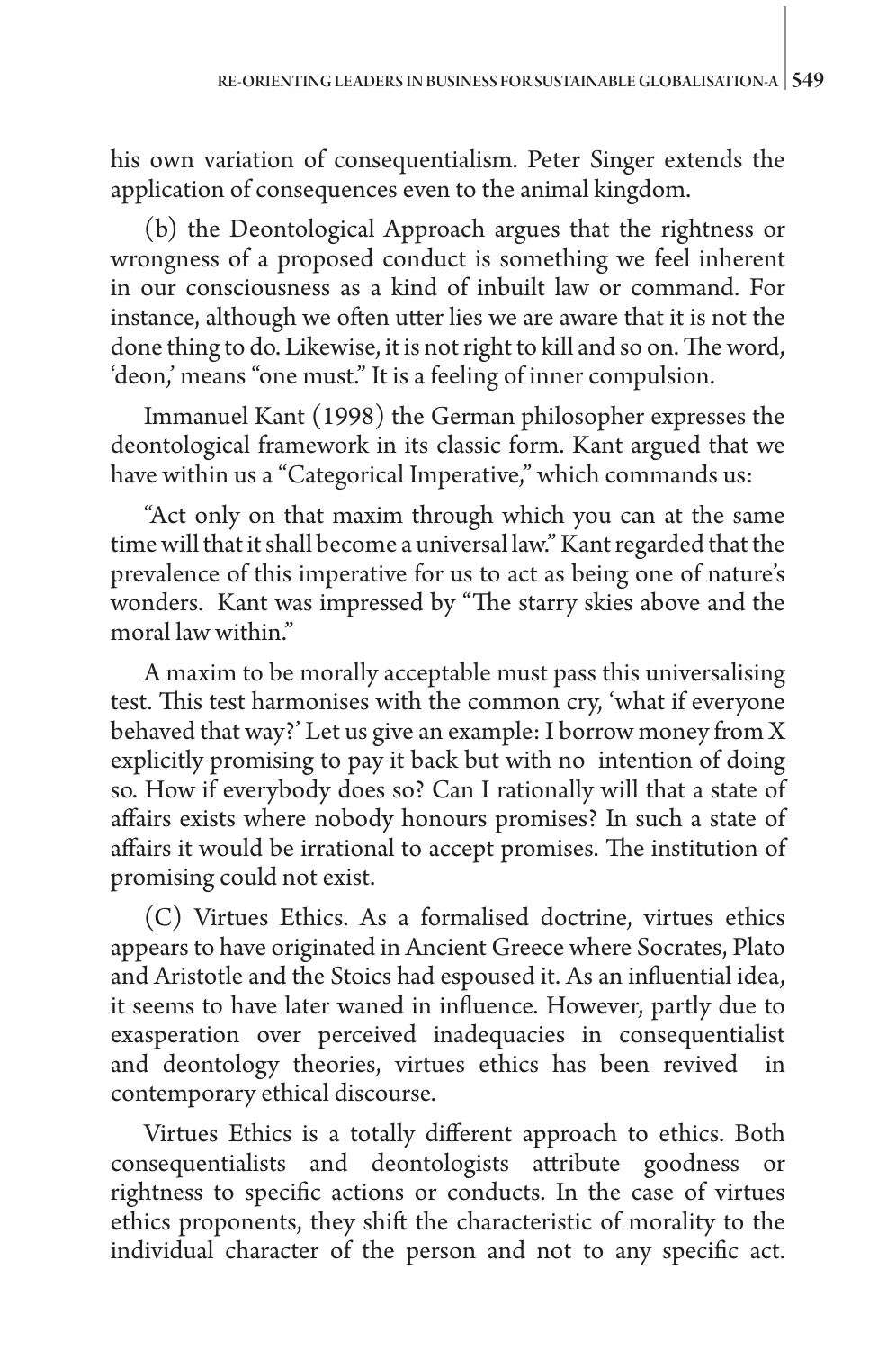Contemporary ethicists like G.E.M Amscombe and Alasdair MacIntyre\* frustrated by the imprecise nature of action-based ethics in the consequentialist and deontological approaches and their attendant problems have found in virtues ethics a more satisfactory and more fundamental framework.

Virtues ethics have been rather superficially defined in many texts. A better definition is given by Rosalind Hursthouse (1997):

"A virtue [Greek, 'arete,'] such as honesty or generosity is not just a tendency to do what is honest or generous, nor is it to be helpfully specified as a 'desirable' or 'morally valuable' character trait. It is, indeed a character trait—that is, a disposition which is well entrenched in its possessor, something that, as we say, "Goes all the way down," unlike a habit such as being a tea-drinker—but the disposition in question, far from being a single track disposition to do honest actions, or even honest actions for certain reasons, is multi-track. It is concerned with many other actions as well, with emotions and emotional reactions, choices, values, desires, perceptions, attitudes, interests, expectations and sensibilities. To possess a virtue is to be a certain sort of person with a certain complex mindset. (Hence, the extreme recklessness of attributing a virtue on the basis of a single action.)"

A virtue is, therefore, an outcome of a wholly total character or lifestyle rather than particular episodes or actions. It is a trait that cannot be trained in isolation of the whole. It amounts to the building of a total mindset or the building of a virtuous man. Specifically, a virtue is a positive trait that makes its possessor a good human being. A virtue is thus to be distinguished from single actions or feelings.

The way to build a good society is, thus, to help its members be good people. Thus, an action is right if and only if it is an action that a virtuous person would do in the same circumstances. Right actions essentially flow from virtuous people in a given situation. At this point, virtue ethicists introduce the notion of practical or moral wisdom (Greek 'phronesis.')\* To assess a moral situation practical wisdom becomes necessarily attached to the virtue.

As regards determining the list of virtues there has been much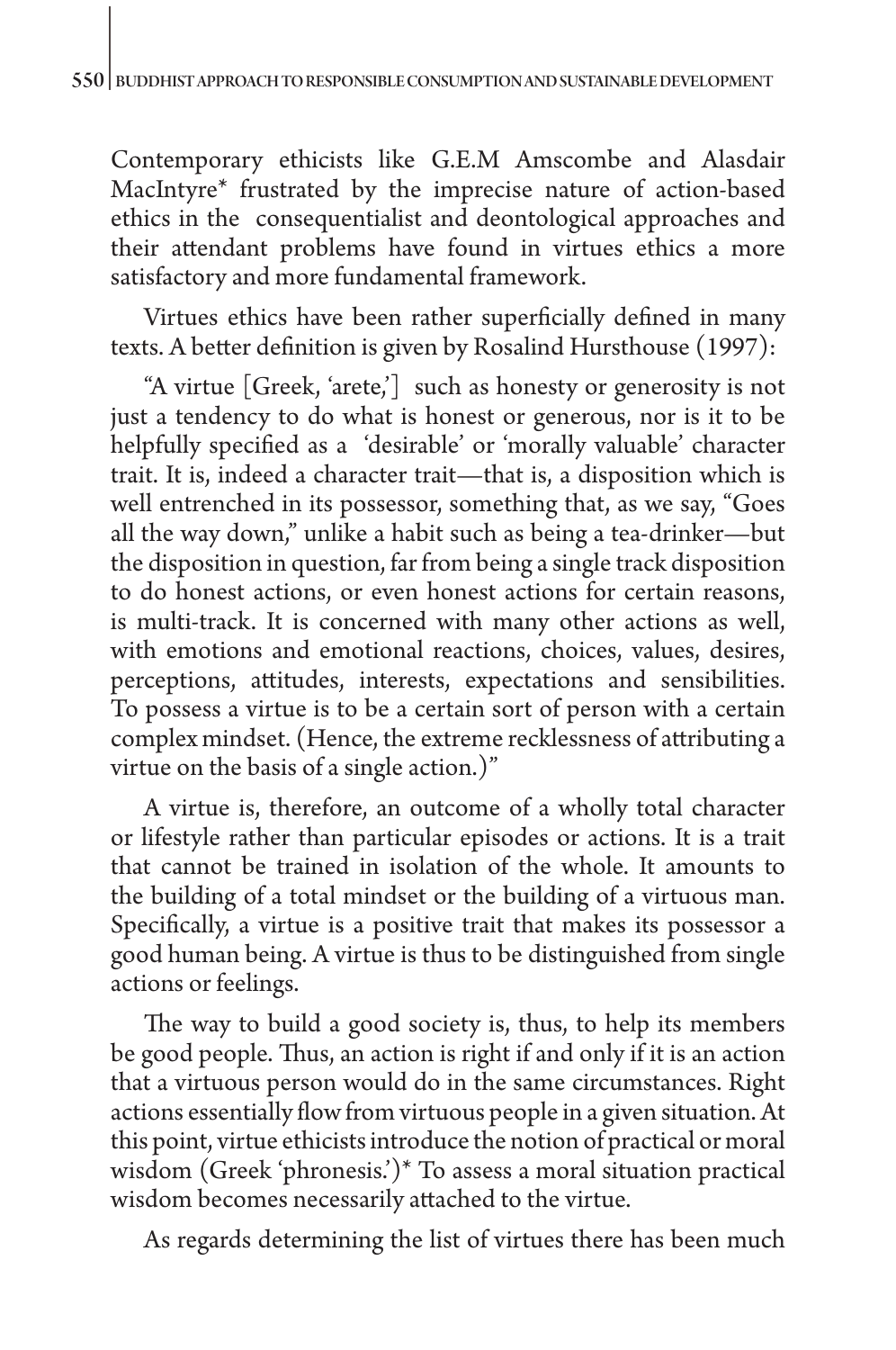disagreement.Getting over a possible controversy here, Alasdair Macintyre (1984) argues that any account of the virtues must indeed be generated out of the community in which those virtues are to be practiced: the very word *ethics* implies 'ethos.' That is to say that the virtues are, and necessarily must be, grounded in a particular time and place. What counts as virtue in 4th-century Athens would be a ludicrous guide to proper behaviour in 21st-century Toronto.

## ETHICAL THEORY IN BUDDHISM?

Buddhism is rich in ethical teachings-sila, the five precepts, the Puranas, the Vinaya, wholesome and unwholesome mental factors in the Abhidamma, Brahma Viharas and so on. Buddhist insights are scattered here and there, prompting different scholars to give emphasis on their chosen concepts. On the other hand, there have been hardly any attempts to tie up the insights in order to build a composite and meaningful body of ethical theory. Professor Damien Keown (1992), has pioneered attempts in a specialist approach toward Buddhist ethics. Over and over again, we come accross the problem that the Buddha never put down his teachings in writing thus leaving it open to scholars to attempt at interpretations. In particular, Buddhist ethical theory has become an open field.

This paper will be a humble attempt to join the gathering stream of scholarship in a theory-building effort at Buddhist Ethics.

Damien Keown has taken up the position that the Buddha had really had in mind a kind of virtues ethics. This paper agrees with that position.

#### THE BUDDHA GOAL WAS VIRTUES ETHICS

The common belief is that Buddhist ethics is about the five precepts (*pancaseela*), and the Noble Eightfold Path.This view is akin to the deontological view of ethics as a system of rules or internal commands. There is, no doubt, a deontological aspect in the Buddhist teachings. However, this can be attributed to the Buddha's goal of making ordinary people grasp the essence of his teachings in the form of rules. The general spirit of the Buddha's approach as gleaned from the Pali Nikayas can be interpreted as one that goes deeper to the heart of change in behaviour. The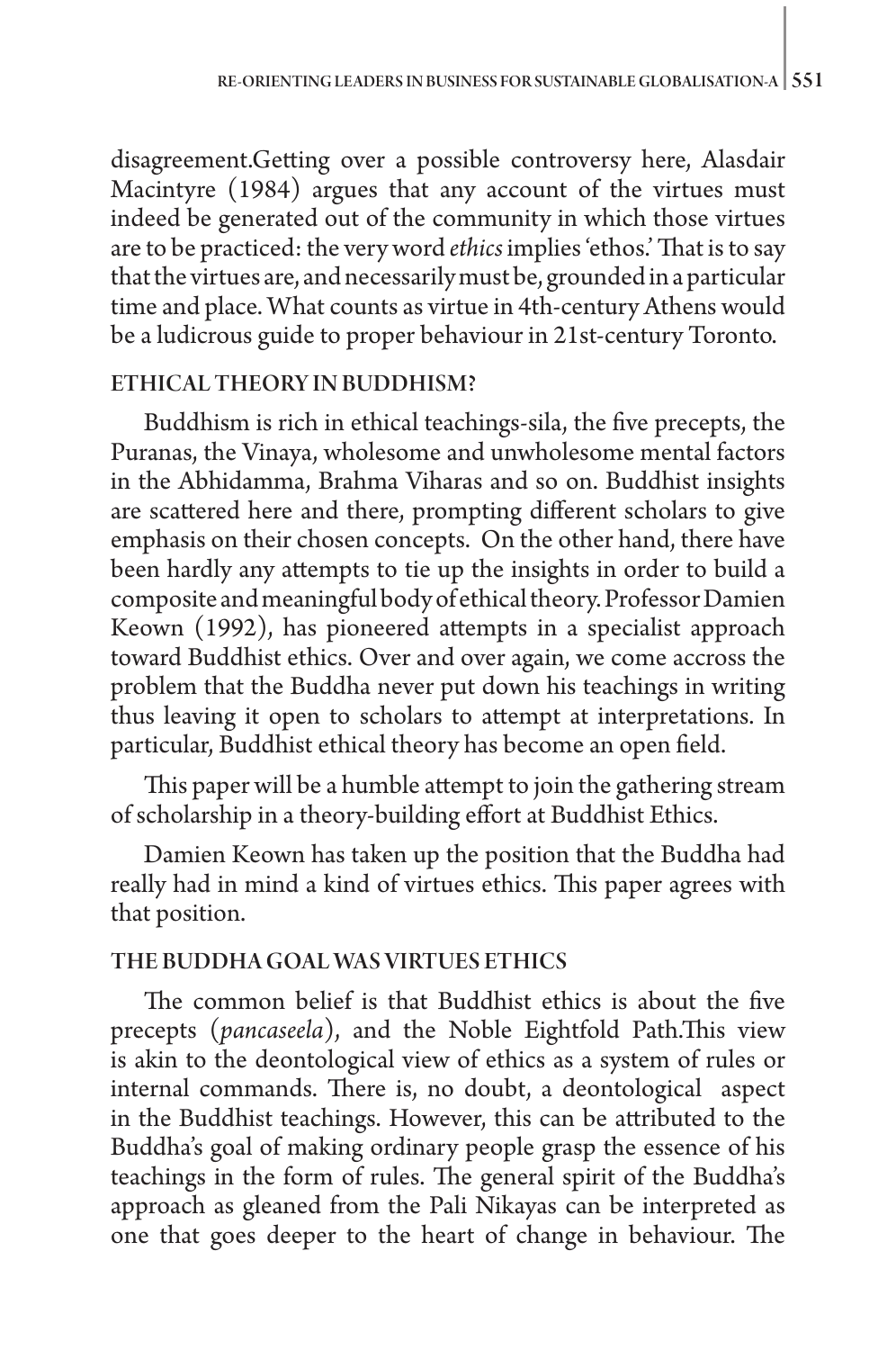Buddha could not have been a mere rule-layer like the God of Christianity. His teachings can be interpreted as aimed at going to source, by transforming the mindset (*santana*) of people so that the new mindset could naturally flow with wholesome acts (*kusaladhamma).* There are several references in the Dhammapada cited below where the Buddha emphasises how skilled performances would naturally flow from a trained horse, carpenter, engineer etc.In like manner, a person whose mindset is geared by training in basic virtuous dispositions will be naturally prone to virtuous or wholesome conduct.

#### *BRAHMA VIHARAS* AS THE MODEL

There is a pointed reference to *loba* (greed), *dosa* (hatred) and *moha* (delusion) as the basic roots of the unwholesome states of mind. The term, 'wholesome,' maybe interchanged with the Western concept of 'virtue.' The Buddha pointed out that once these roots are purified into their opposites our mental stream or *santana* will flow with virtuous behaviour, which alone can take us to the summum bonum that is nirvana. This becomes, therfore, a possible option for a virtues ethics model in Buddhism. In fact, Damien Keown picked *loba, dosa* and *moha* as the defining set of virtues for a virtues model.

On the other hand,there are practical difficulties in Keown's proposal.

We take the view that, while avoiding contradiction with the set of virtues *loba, dosa* and *moha*, and acknowledging their value in Buddhist thinking, the Buddha's inculcation of the four sublime emotional states or mental dispositions of the *brahma viharas* can be picked as the more concrete and practical approach to changing our mindsets toward good or wholesome conduct in daily life. These four states are *metta* (goodwill), *karuna* (compassion), *mudita*  (sympathetic joy) and *upekkha* (equanimity, even-mindedness).

The reasons for this preference is as follows: (a) to a modern mind, the terms can be subject to disputation due to their openended nature. For example, one may ask, "What, really, is greed? What is the precise intensity- measure of an act that should qualify it as greed and not mere, 'liking,'?" (b) implementation of the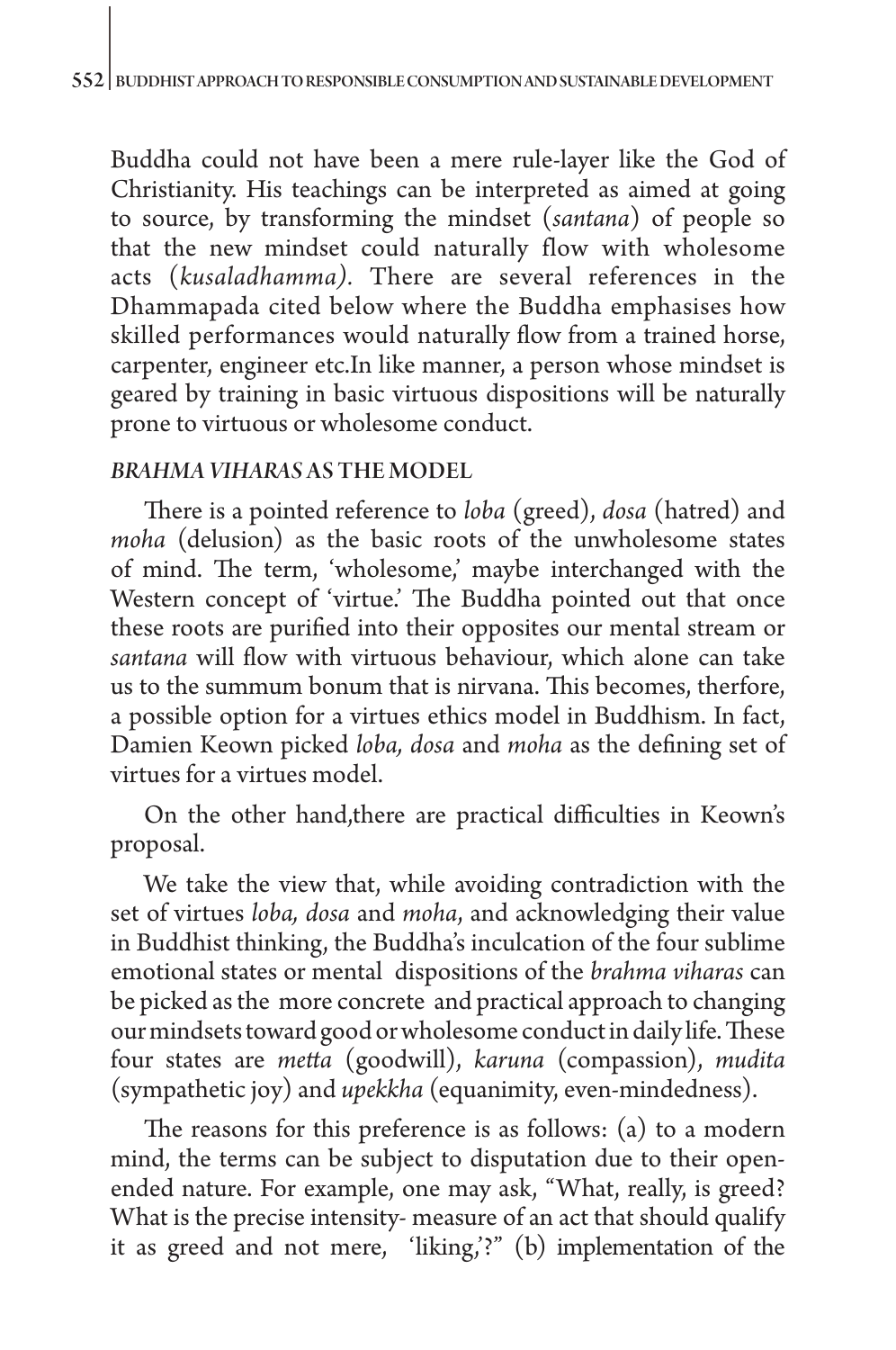opposites of greed, hate and delusion becomes difficult to ordinary human nature and so would become a hard, though desired, battle. On the other hand, the interrelated states of the brahma viharas can be developed more comfortably while we participate in the pragmatic world. We shall get back to this thesis shortly, after a diversion.

# METAPHYSICAL BASIS OF BUDDHIST ETHICS

That diversion is into the subject of metaphysics.In Buddhist thinking ethical propositions are not mere exhortation to behave. Such propositions receive justification by their link with meatphysics. 'Metaphysics,' is used here in the Aristotelian sense. The term used was not used by Aristotle himself but it was attributed to what the Greek phlilosopher called 'fist philosophy.'For Aristotle (384-322B.C) first philosophy referred to issues that deal with the fundamental causes and principles that underlie existent things. Thus the metaphysics of Aristotle had nothing to do with something transcending experience as in Plato, Kant, and even Hegel.

Applying the same usage to Buddhism it can be argued that Buddhist ethical exhortations in the five precepts and elsewhere and ethical dispositions are founded on the 'first principles' of nature and the universe (*dhamma*). Buddhists believe that their ethics is, therefore, strongly validated.

All this means is that how one ought to conduct oneself is at least suggested by objective fact. The "ought," follows from the "is." In this way, the particular ethical proposition becomes the significant or 'sensible,' way to conduct oneself. "Is," refers to the inherent fundamental nature of things.

Santideva (8th centuryA.D) Indian Buddhist monk and Madhyamika scholar was one of the first to show how Buddhist ethics follows from metaphysical premises. Amod Lele (2007) has dealt at length on Santideva's thinking. Santideva has argued on the following lines: According to Buddhism:

(a) actions are determined by their causes, and therefore, anger is not justified. One who knows dependent origination can become more patient with others' wrongdoing and will avoid blaming others. This was referrd to as "dhammic patience." (b) the body is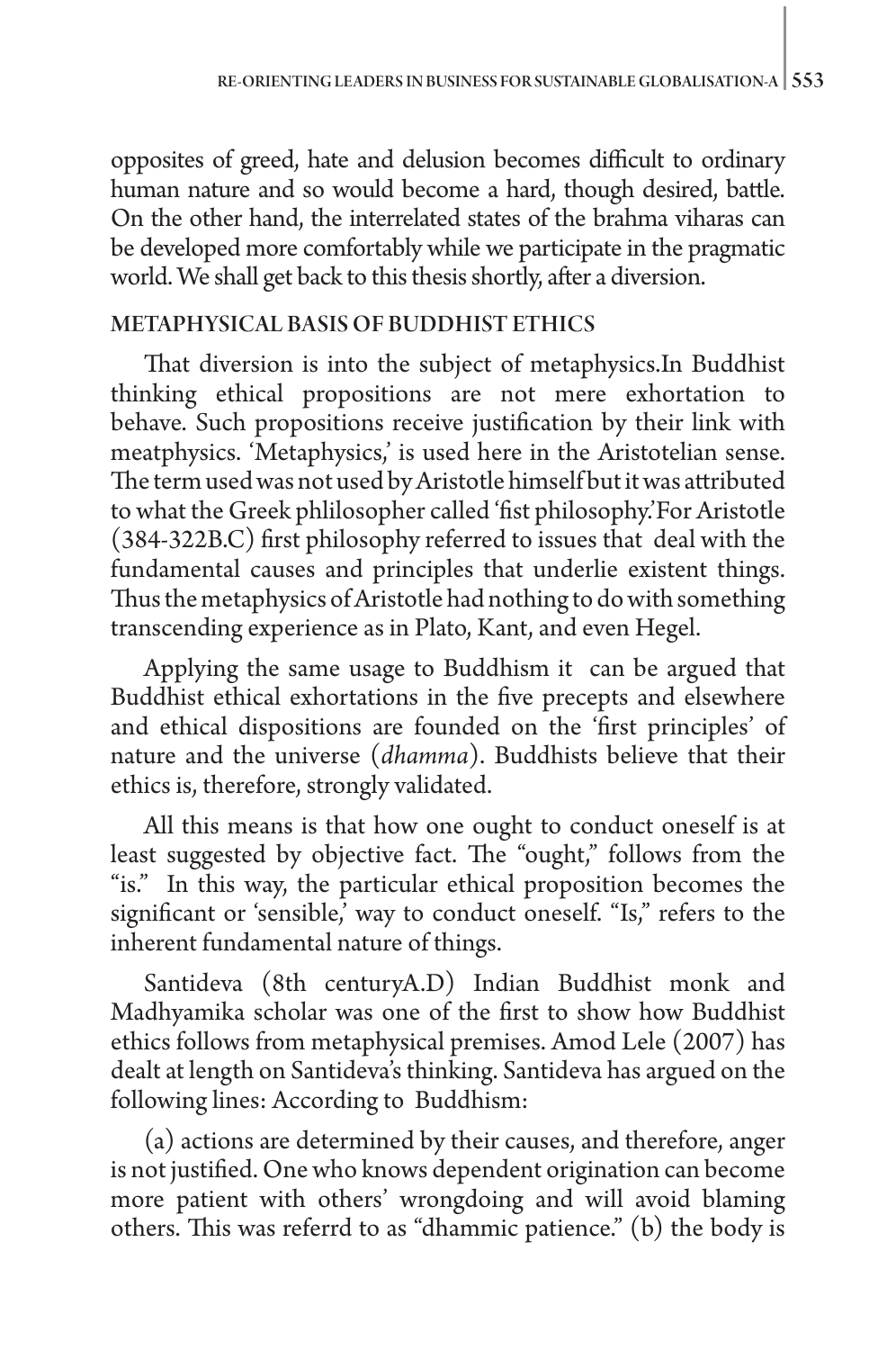reducible to its component parts, and, therefore, we must not lust; (c) the self is an illusion and is unreal; hence. it makes no sense to protect only oneself from the suffering shared by others; we must be altruistic; (d) all phenomena are empty and therefore we should avoid attachment. It is possible to expand on this thesis of Santideva, as follows: (e) "All men tremble at punishment, all men fear death.Likening others to oneself, one should neither slay nor cause to slay,"  $\lceil$ Dhammapada $\rceil$  (f) "some do not know that we must all come to an end here; those who know this, their dissensions cease at once by their knowledge." [Dhammapada]

## BRIDGING THE "OUGHT,' AND "IS,' IN ETHICS

The school of analytic philosophy that came into vogue in the West during the 20th century denied this possibility of linking an 'ought,' to an 'is.' It has been pointed out by some Western philosophers that normative ethical rules and obligations are not in the realm of fact; and that they are purely subjective or emotional guidelines that many try to adhere to. Analytic philosophers like AJ Ayer (1958) infact asserted that, 'the exhortations to moral virtue are not propositions at all, but ejaculations or commands which are designed to provoke the reader to action of a certain sort.'

On the other hand, as pointed out by Santideva, the Buddhist linkage between the nature of reality and the ethical responses to such a reality appears as a foreshadowed reaction to contemporary analytic philosophy. In Buddhism, we observe a visible bridge between the "is" and the "ought." At least one can argue that the Buddhist normative ethic gets as close as one could get to bridge that gap.This feature invests Buddhist normative ethical propositions with a compelling character.

## CENTRALITY OF VIRTUES ETHICS IN BUDDHISM

Consequentialist and deontological criteria are are not denied by Buddhism. However, the Buddha seems to focus on one central goal as far as ethical development is concerned, namely, to create a virtuous person from whom alone wholesome conduct (*kusal)* will follow rather effortlessly and unwholesome conduct (*akusal)* avoided.

"Is there in the world any man so restrained in modesty that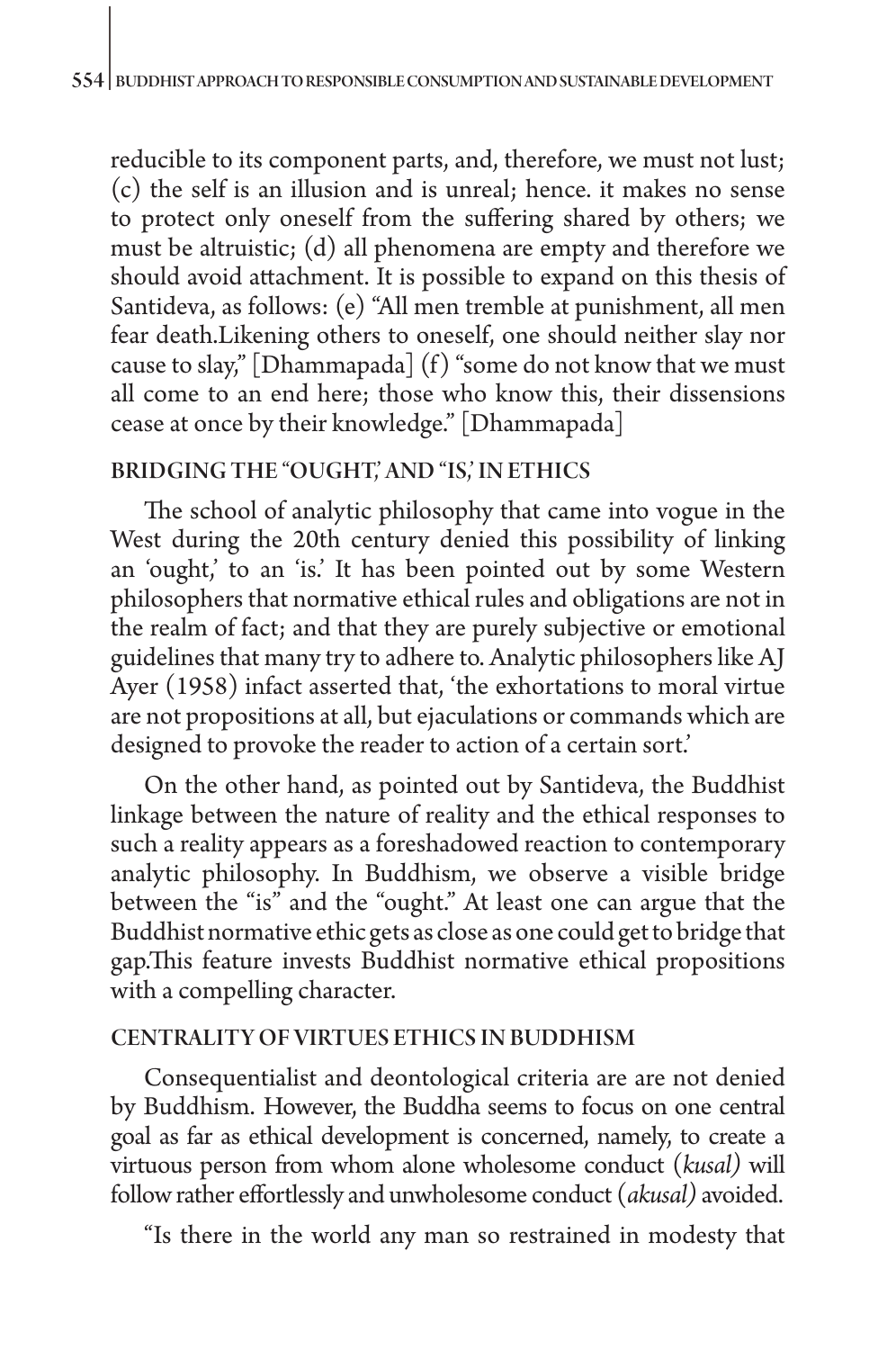he avoids censure as well as a trained horse avoids the whip?" [*Dhammapada*]. In other words, the trained horse naturally behaves to avoid a reminder of the whip. "Like a well trained horse when touched by a whip be strenuous and swift, you will, by faith, by virtue, by energy, by meditation, by discernment of the law, put aside this great sorrow [of earthly existence],endowed with knowledge and [good] behaviour and mindfulness." [*Dhammapada*] Finally, "Engineers [who build canals and aqueducts] lead the water (where they like); fletchers make the arrow straight; carpenters carve the wood; virtuous people fashion (discipline) themselves" [*Dhammapada*]

The assumption above that the virtuous person can be trained by cognitive realisation, by meditation and so on. As in the last verse, just as engineers and carpenters are trained to perform their skills. Once trained, the engineer will perform right. So, will the virtuous person.

Virtues ethics go to the heart and mind of the doer. It is tackling at the source.

## THE BRAHMA VIHARA MODEL OF THE VIRTUOUS PERSON

The brahma viharas we referred to previously are fundamental character dispositions or virtues, that can turn an individual to act virtuously in dealing with others. One of the earliest records of this concept comes in the *Suba Sutta* (DN).\* The virtues are detailed in the *Visuddhimagga* (c.5th century BC)

"*Brahma,"* means divine or noble and '*vihara,*' means abiding and living. Those who practice the Brahma Viharas are said to be abiding or living in the noble or the divine. They are also described as being *apramana* (immeasurable in impact) when done to perfection. Buddhism invokes us to develop these four fundamental virtues that can lead us to be naturally virtuous men and women.

These are: loving kindness (*metta*), compassion (*karuna),*  sympathetic joy (*mudita)* equanimity, even-mindedness (*upekkha*).

There are associated meditation practices set out to train a person toward the perfection of these emotional dispositions. The basic idea is get an individual to open his mind and his awareness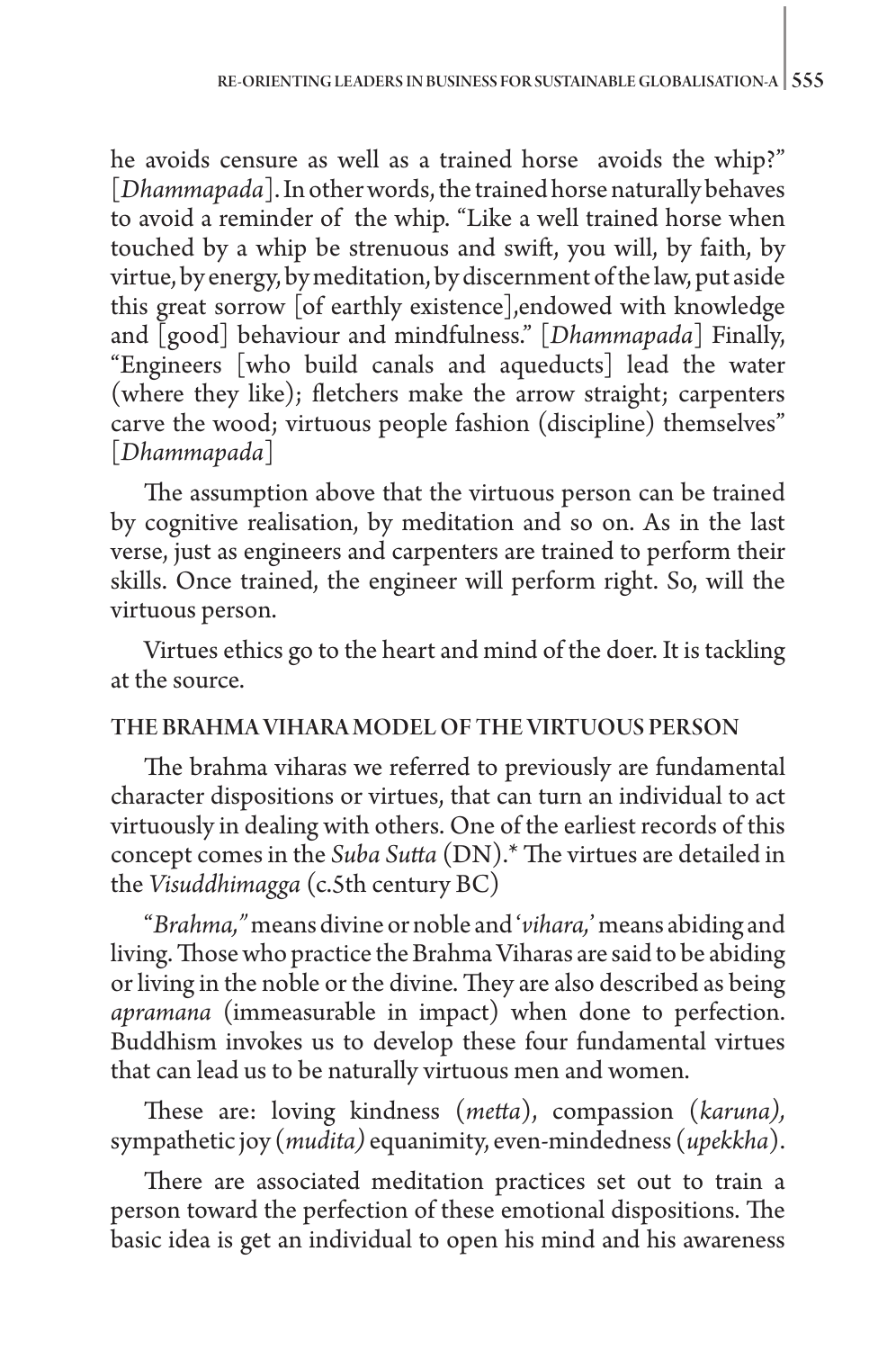towards a friendly disposition to others; towards recognising and empathising with the suffering of others; towards sharing the joy or success of another; and toward developing a balanced, unruffled and detached state of mind (upon the realisation that all beings will reap the results of their good and bad actions).

We might imagine the *brahma viharas* works this way: we keep developing *metta* toward others displaying simple and sincere goodwill; when another is afflicted by disease, injury or other difficulty we extend our *metta* by actually intervening and going to his aid. This is *karuna*. *Metta* could be extended further when another experiences a successful moment. We do so by identifying and sharing that joy with the other peron.This is *mudita*. The first menatl states are, therefore, different shades of each other; they can be perfectly integrated in one character.

The state of *upekkha* stands alone, and it serves to help us develop an even-mindedness over events where we cannot intervene.

The meditator commences by practising the virtue on oneself (which is easy); next, on to his close circles; and from their right up to those may be hostile. In this way, the impact of the emotion of love swells immeasurably to cover everyone who comes our way.

These four sublime ethical dispositions are founded on the nature of reality or metaphysics: Our interconnectedness, the littleness of life on earth, the swift passing away of all phenomena, the emptiness (*sunya*) of phenomena, the *dukkha* and anguish that is everyone's lot to experience as humanity's existential predicament. In the circumstances of the nature of things, the need to develop *metta, karuna, mudita* and *upekkha* appears to be a functional course of action in our dealings with others. The peace that is generated by that development and the improvement of our living ambience is amazing. The meditator has to reflect on such given realities.

# SOCIAL CONCERNS IN THE *BRAHMA VIHARA* MODEL AND RELEAVANCE FOR BUSINESS

What has been presented is a brief picture of the Brahma Vihara virtues model that can be garnered and reconstructed from the teachings of the Buddha. The virtues model is meant to apply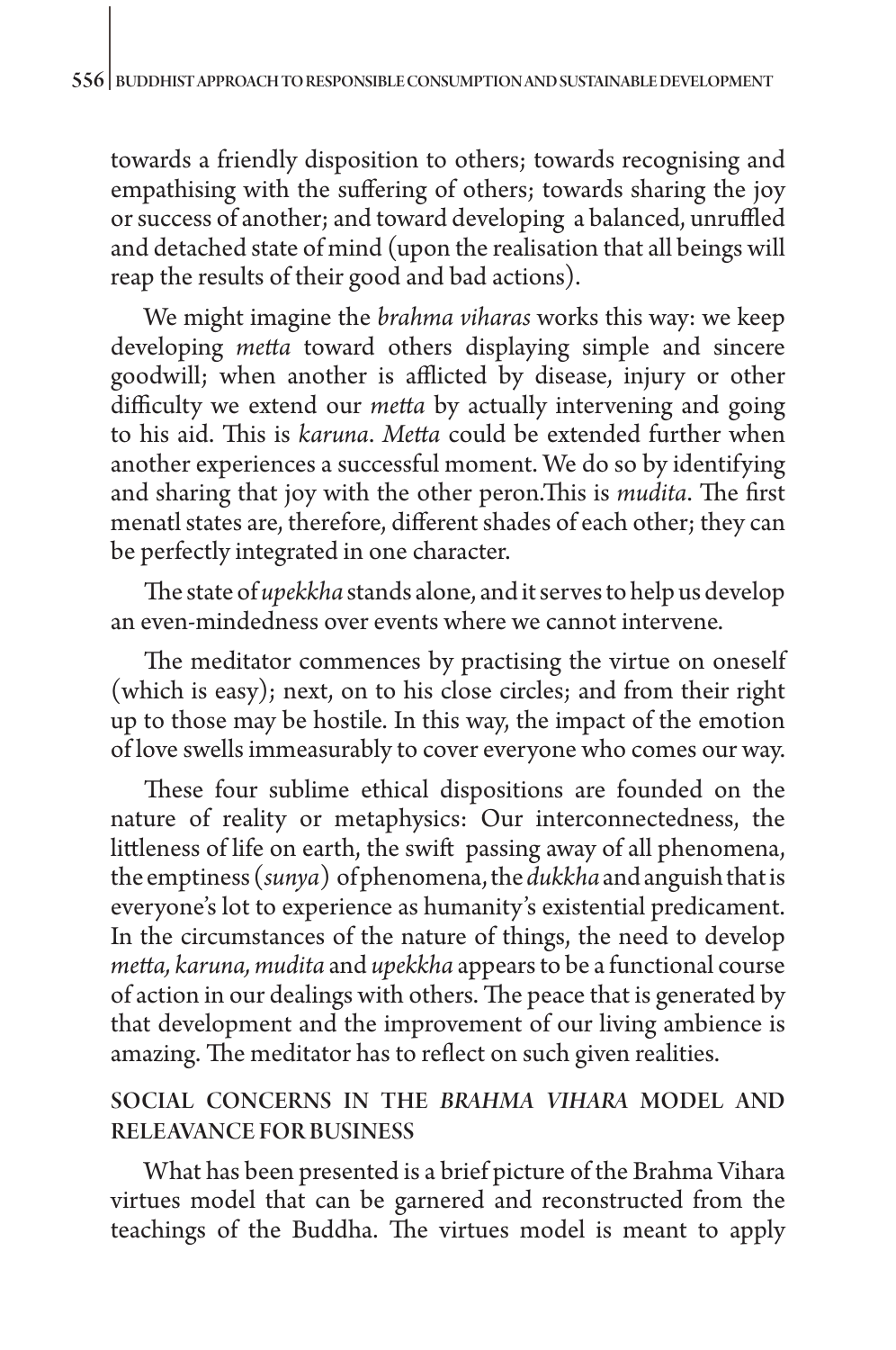commonly to all individuals. The question arises how this model can help develop social concern in the mindset of the new corporate leader. The traditional model of business, as we have noted, was lacking in this dimension. The demand for a business ethic that incorporates broad social concern and social responsibility (CSR) in the business agenda has grown with the new power of companies that globalisation gave birth to.

This is precisely where the brahma viharas can come in on behalf of the CSR goal: The *brahma viharas* are a composite set of mental dispositions that make up our attitude to others and our broader concern for society. They are, fundamentally, relationship-values or stances. Even without formal meditation we can reach adequate levels of these attitudes by developing awareness. We will note below how we humans are born with the potential toward metta and karuna and this serves us well in consciously orienting our lives towards some level of the *brahma viharas*. The practice of the *brahma viharas,* may thus be regarded not merely as useful for the individual's daily living; it can help build business's call for social concern, altruism, and accounatbility.

The business leader faced with the ethical challenges of globalisation represented by the CSR obligation can incorporate into his style of management a strong empathetic awareness and concern for the wider society and community at large. Special Features that make *Brahma Viharas.*

# FUR SPECIAL ATTRACTIONS FOR A BUSINESS LEADER-ORIENTATION PROGRAM

There are two special features of these virtues that make them further attractive for inclusion in a learning program for corporations. The first, is that there are no sectarian religious linkages in the *brahma viharas*. Rather, they are compatible with any faith since they represent universal values.

The second feature is that this is an ethic that realistically recognises and builds on the human being's powerful emotional repertoire and tempers that with our reasoning ability.

In his seminal and best selling book entitled, "Emotional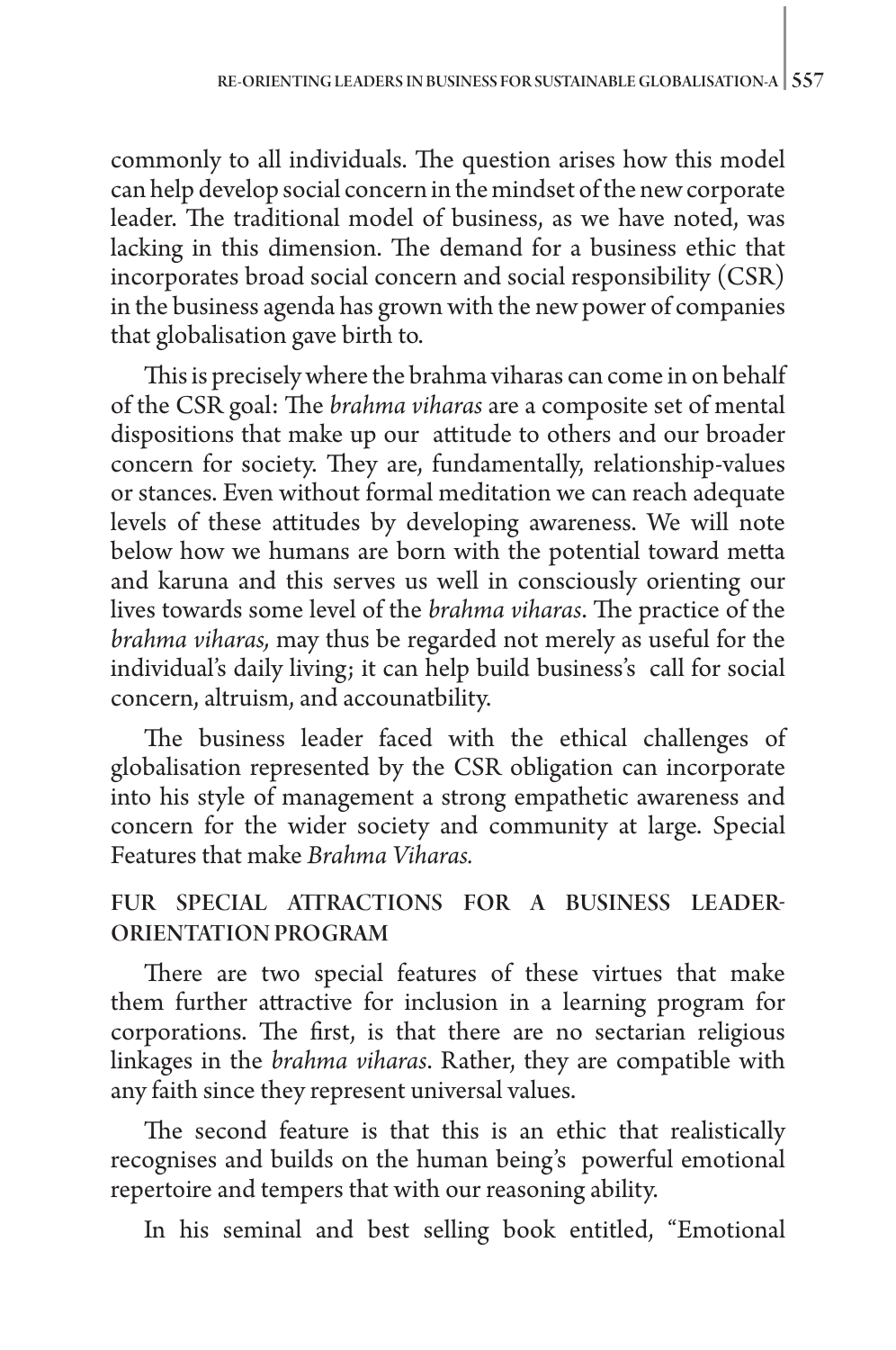Intelligence," Daniel Goleman, (1996) explains the power of human emotions based on recent research. "A view of human nature that ignores the power of emotions is sadly shortsighted," remarks Goleman (p4). It logically follows that that an ethic that ignores this factor is also shortsighted. The ethical orientation for business leaders that this paper proposes stands comfortably with this truth.

Goleman points out how modern brain imaging techniques developed by science have enabled us to gain access to a lot of information today about this non-rational side of man's nature and the enormous power emotions hold in our thinking and decisions. Says Goleman: "There is evidence to suggest that fundamental ethical stances arise from underlying emotional capacities." Goleman, further states, that, "Empathy is the ability to read emotions in others…lacking a sense of another's need or despair means no caring."

Goleman explains how the neocortex sections of the human brain (thinking brain) arose from the emotion stem centres millions of years later. Until then, for over 500 generations of homo sapiens, our emotional repertoire were our sole guides.

The practice of the *brahma viharas both* acknowledge the power of our emotional centres and also appeals to our neocotex (reasoning) stems at the same time. *Metta* is an extension of the natural instinct of friendly emotions that Homo sapiens developed due to their intrinsic social nature. "M*etta* is a basic goodwill that wishes wellbeing for others. When the suffering of persons we love moves us, *karuna* is the wish for that suffering to end. When their joy delights us, *mudita* is the wish for their joy to continue. And in the particular circumstances, when we have no role in the welfare of others, *upekkha* is the wish that we ourselves not become agitated while keeping our hearts open and responsive, perhaps available for when we can."

Our thinking brain is employed both to restrain any excesses of emotions like cruelty and selfishness by making us reckon the reality or the nature of existential life (dhamma) we all face. There are two moral stances that our globalised society call for: Self restraint and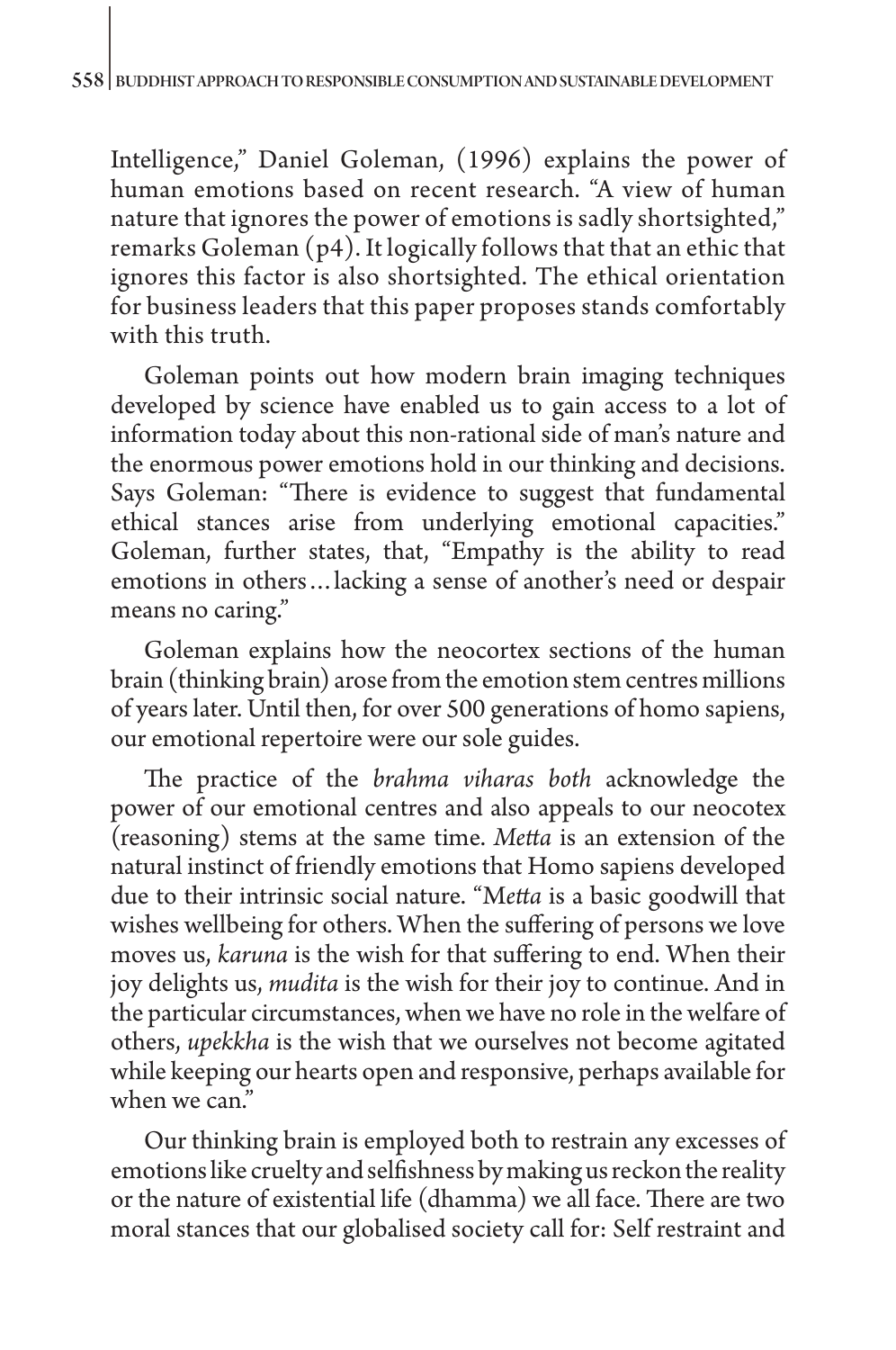compassion. Emotion and reason have to play this dual role. There is a fine and subtle play between reason and emotion (or head and heart) in the approach of the *brahma viharas.*

## APPLICATION OF THE MODEL AT BUSINESS LEVEL

There is an interesting article by Bhikku P.A. Payutto (1994), appearing in the online blog, [urbandharma.org.](http://urbandharma.org) Bhikku Payutto (1994) is a Thai scholar- monk who has researched and written extensively on Buddhism.

Bhikku Payutto proposes that the *brahma viharas*, being as it is at mental-dipsosition level, has to be applied at the practical social level. This can be done, states the Bhikku, in three ways. The classification of these ways is instructive to post-globalisation corporate leadership:

The first is giving generously (*Dana*). This is based on *metta* as goodwill;on *Karuna* as an intervention in times of disaster; or on *mudita* as a giving to encourage.

The next way, is by kindly speech (*piyavaca*). In the business context, this can apply to courteous and helpful communication with customers, other stakeholders and the public. Kindly speech based on *metta* would be a basic attitude of goodwill in everyday situations;based on *karuna,* in times of difficulty;based on *mudita,*  it would be congratulatory speech. However, when confronted with crisis-laden social situations kindly speech cn be expressed as impartial and just speech; this is the upekkha way.

The third Buddhist way of implementation suggested by Bhikku Payutto is by useful conduct (*atthacariya).* This is the offer of physical effort in the form of helpful conduct*.* Based on *metta,* it can be at the level of friendly guesture;in times of tragedy it can be based *on karuna* or compassion. Based on *mudita* help can be offered as an encoragement.

The final way of brahma vihara implementation is *samanattata*  (making oneself accessible or equal). It means sharing and living in harmony and cooperation with others on an equal basis. This is an attitude of humility.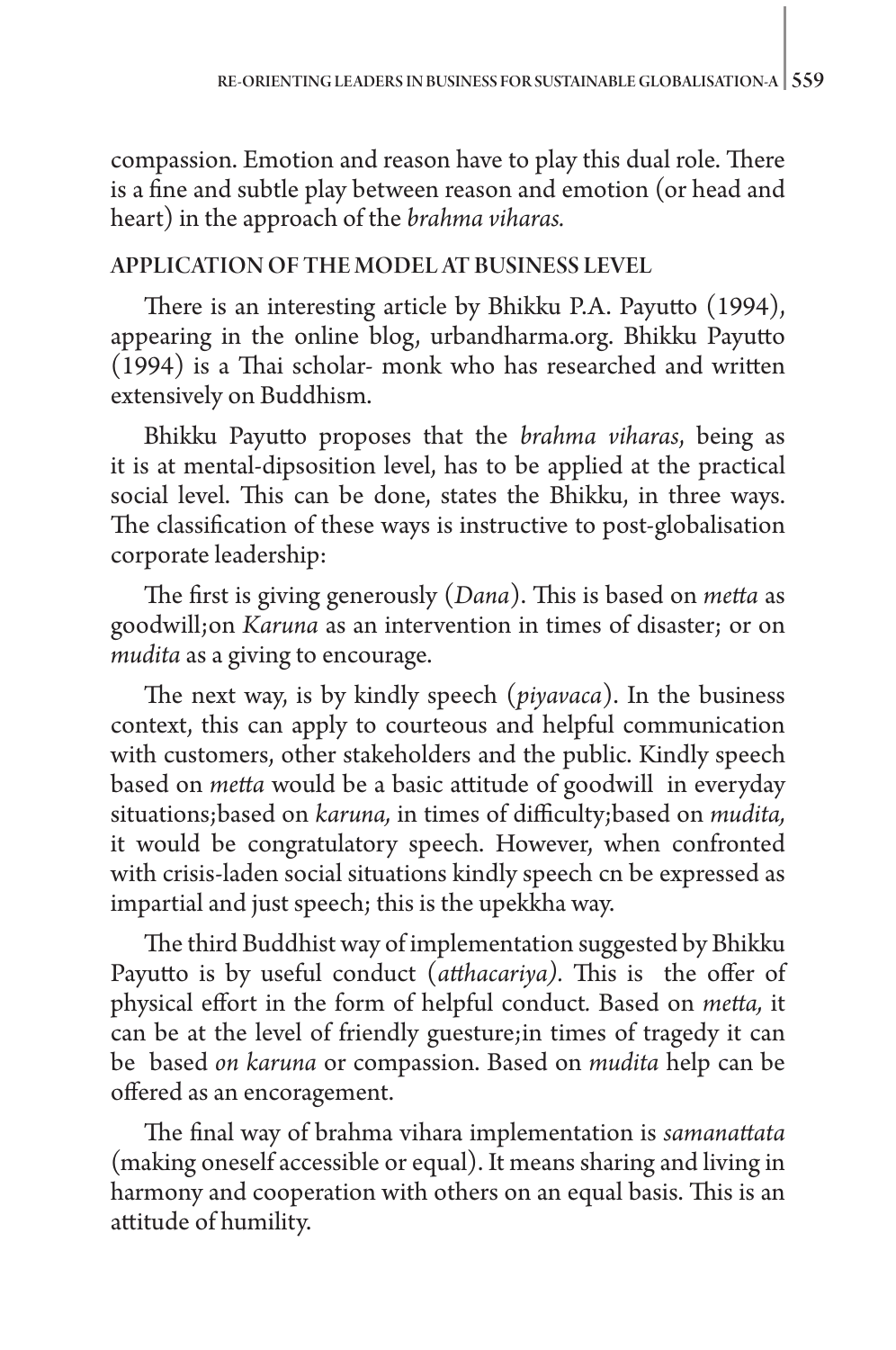#### **CONCLUSION**

Globalisation is transforming the world. Businesses have been one of the primary movers in globalisation. This puts leaders in business in a specially influential position in the affairs of men. Globalisation has hugely increased the wealth of many countries and the standard of living of millions of people. At the same time, the juggernaut that is globalisation poses many serious challenges for the future. This has given rise to new social expectations of the role of business. The public and social collective consciousness has come around to believe that, along with the power of corporate bodies and multinationals proliferating all over the world, comes new and hitherto unrecognised social responsibilities. This expectation is a departure from the conventional which believed that the goal of business is to bring profit to shareholders;there prevailed an ethical underpinning of greed and self interest among companies.

It is now being realised that this cannot happen in the new era any more. The growing belief now is that while leaders in business should continue to work to bring profit and efficiency, they have at the same time got to navigate optimally in the new world to address wider social concerns and social welfare issues. Corporate social responsibility or CSR has ethical undertones and assumptions and it entrust the new global leadership mindset with an ethical obligation.

In other words, a new corporate man must be constructed with a mindset that incorporates in balance both the conventional profit motives and the new ethical dimension. Toward this end, we have attempted to bring in as inspiration a model of orientation based on a perspective drawn from applied normative Buddhist ethics. This is a virtues model of Buddhist ethics that aims at total character building of an individual. It is based on four stable mental, emotional or attitudinal dispositions.We pick a model based on the four Brahma Viharas and argue that a business leader who could change his attitudes and mind-states in line with these four stable character dispositions would be sensitised to respond to social concerns.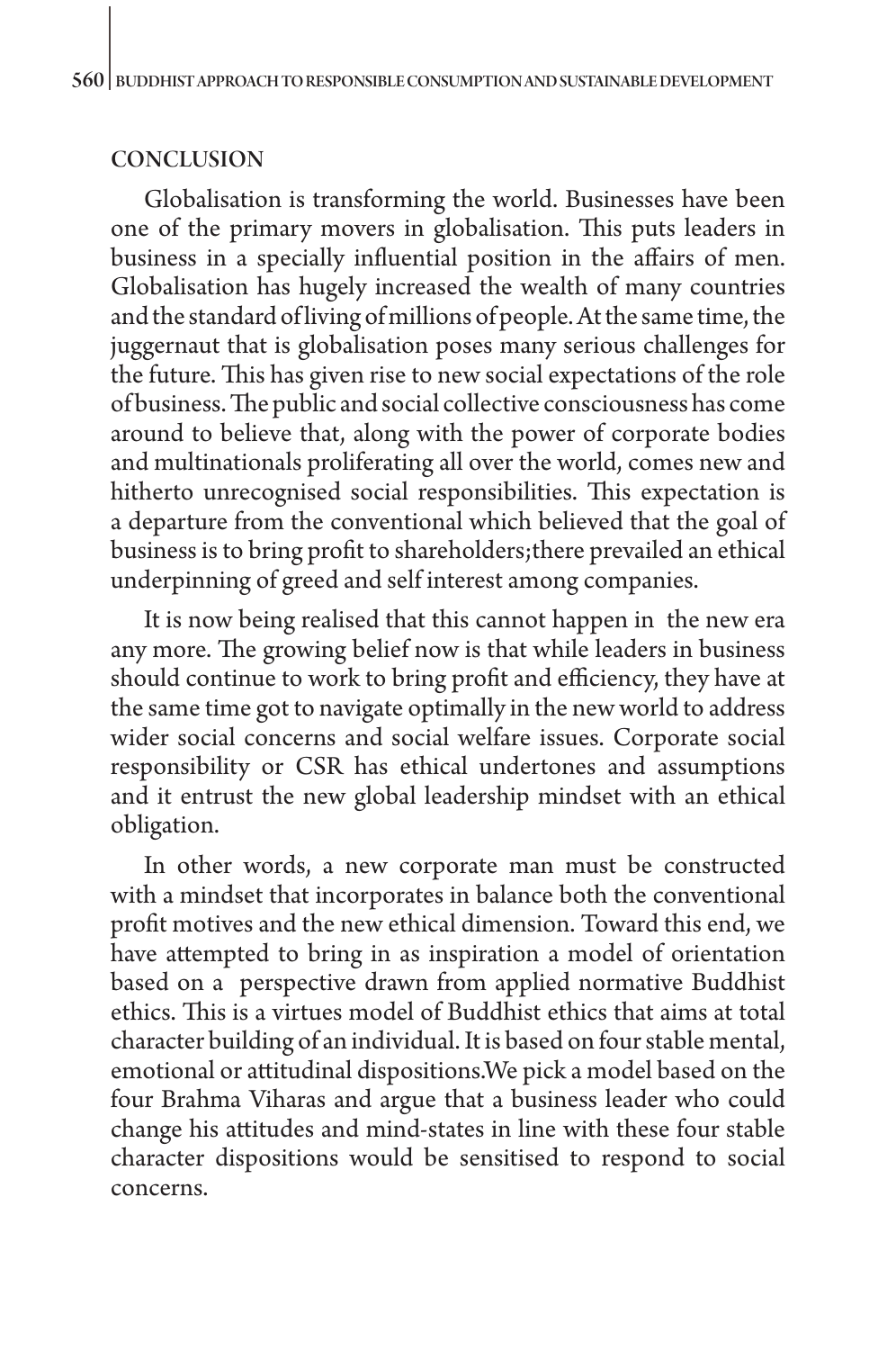References

- Ayer, AJ (1958). *Language, Truth and Logic,* London: University College London Press
- Dhammapada (1950). Sections Yamakavaggo and Dandavaggo. Radhakrishnan, Oxford University Press Madras pp.143,144, and 145.
- Friedman, Milton (1970). *New York Times* 32(13). pp. 122–126.
- Goleman, Daniel (1996). *Emotional Intelligence.* Bloomsbury Publishing Plc. London.
- Heidegger, Martin (1971). *"The Thing," in Poetry, Language, Thought.* New York: Harper & Row. pp197
- Kant, Immanuel (1998). *Critique of Pure Reason*, Cambridge: Cambridge University Press.
- Keown, Damien (1992). *The Nature of Buddhist Ethics.*Palgrave Macmillan. ISBN 978-1-349-22092-2
- Lele, Amod (2007). Boston University. From his unpublished PhD thesis. *Ethical Revolution in the Thoughts of Santideva.* Harvard University.
- MacIntyre, Alasdair (1984). *After Virtue: A Study in Moral Theory.*  University of Notre Dame Press. 2nd Ed.
- Marx, Karl (1848). *Communist Manifesto.* Robert Tucker (ed.). The Marx-Engels Reader. New York: Norton.
- Mill, John Stuart (1863).*Utilitarianism.*
- Moore, Michael (2007). Sicko.Movie. [michaelmoore.com/](http://michaelmoore.com/movies/sicko) [movies/sicko.](http://michaelmoore.com/movies/sicko)
- Payutto, Bhikku (1994). Thai scholar monk. Bhikku Payutto was awarded the 1994 UNESCO Prize for Peace Education.
- Rosalind, Hursthouse (1997). *On Virtue Ethics*. Oxford: Oxford University Press.
- Singer, Peter (2017). *Utilitarianism: A Very Short Introduction.* With Katarzyna de Lazari-Radek)